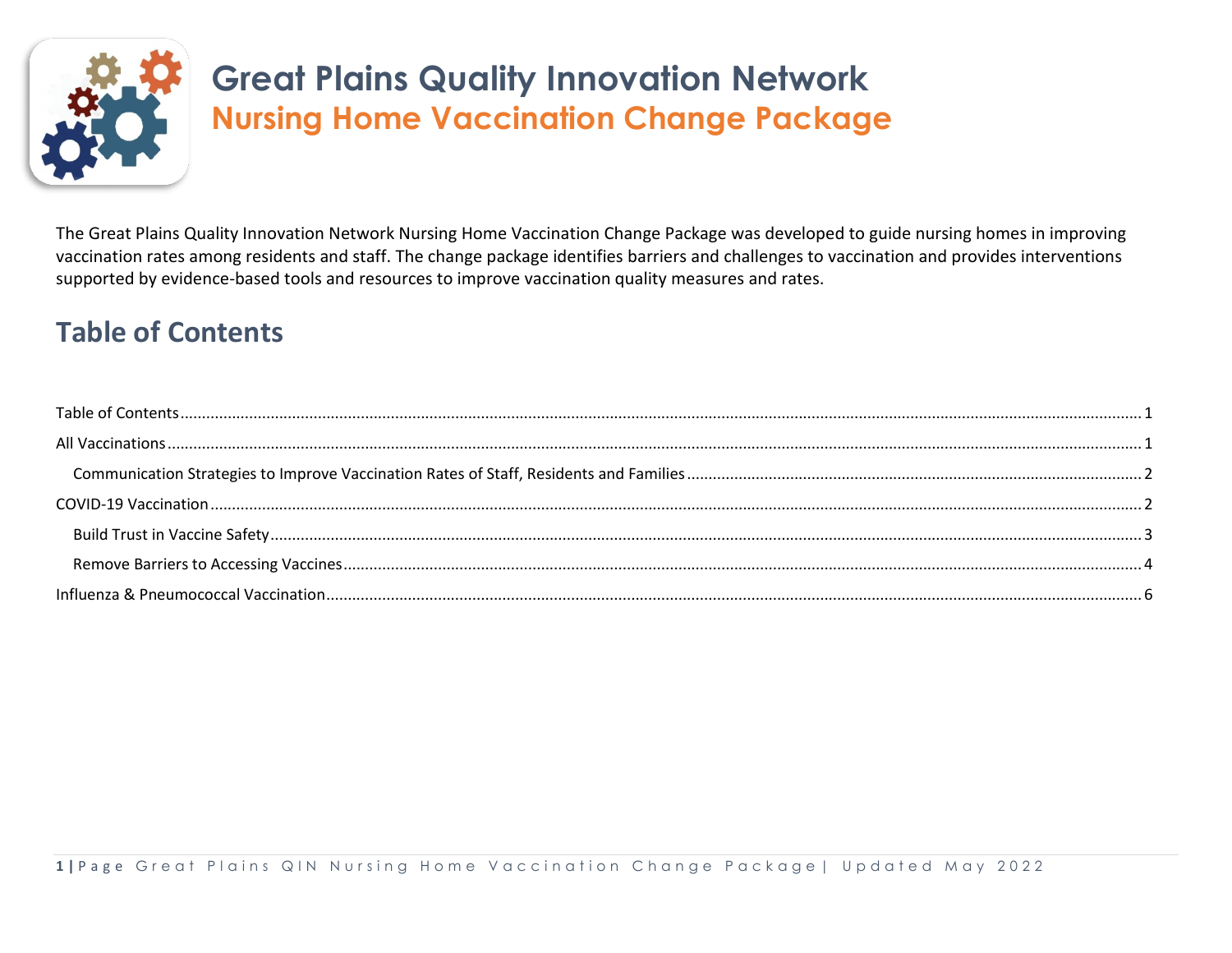### **All Vaccinations**

<span id="page-1-0"></span>

| Communication Strategies to Improve Vaccination Rates of Staff, Residents and Families                                                                    |                                                                                                                                                                                                                              |                                                                                                                                                                                                                                                                                                                                                                                                                                                                                                                                                                                                                                                                                           |
|-----------------------------------------------------------------------------------------------------------------------------------------------------------|------------------------------------------------------------------------------------------------------------------------------------------------------------------------------------------------------------------------------|-------------------------------------------------------------------------------------------------------------------------------------------------------------------------------------------------------------------------------------------------------------------------------------------------------------------------------------------------------------------------------------------------------------------------------------------------------------------------------------------------------------------------------------------------------------------------------------------------------------------------------------------------------------------------------------------|
| <b>Barriers/Challenges</b>                                                                                                                                | <b>Interventions</b>                                                                                                                                                                                                         | <b>Tools &amp; Resources</b>                                                                                                                                                                                                                                                                                                                                                                                                                                                                                                                                                                                                                                                              |
| Doubt in the effectiveness of<br>vaccines<br>Misinformation on social<br>media, internet<br>Concerns about vaccine safety<br>Don't believe in vaccination | Use motivational interviewing techniques<br>$\bullet$<br>when communicating with staff, residents<br>and families<br>View the GPQIN Webinar recording:<br>Motivational Interviewing to Build Trust in<br><b>Vaccinations</b> | <b>OARS + Model for Motivational Interviewing</b><br>(GPQIN)<br>Motivational Interviewing to Build Trust in<br>$\Box$<br>Vaccinations (GPQIN webinar recording)<br>Motivational Interviewing Tip Sheet (GPQIN)<br>□                                                                                                                                                                                                                                                                                                                                                                                                                                                                       |
|                                                                                                                                                           | Review best practices of healthcare<br>organizations that have reached at least<br>75% of staff vaccinated (self-reported)<br>and are recognized as a GPQIN COVID-19<br><b>Vaccination Ambassador</b>                        | <b>COVID-19 Staff Vaccination Ambassadors</b><br>□<br>(GPQIN)<br><b>COVID-19 Staff Vaccination Booster Champions</b><br>(GPQIN)                                                                                                                                                                                                                                                                                                                                                                                                                                                                                                                                                           |
|                                                                                                                                                           | Listen to 'why' the person does not want<br>to receive the vaccine. Review best<br>practices on vaccine messaging to build<br>confidence during one-on-one<br>interactions                                                   | <b>Invest in Trust: A Guide for Building COVID-19</b><br>$\Box$<br><b>Vaccine Trust and Increasing Vaccination Rates</b><br><b>Among CNAs (AHRQ)</b><br><b>Talking about Vaccines: Responding to</b><br><b>Concerns about Vaccines</b><br>(Immunization Action Coalition)                                                                                                                                                                                                                                                                                                                                                                                                                 |
| <b>Interventions Into</b><br><b>ACTION</b>                                                                                                                | how to approach your hesitant colleagues, consider learning more about the motivational interviewing<br>technique. I'm happy I did!"                                                                                         | "I listened to the Motivational Interviewing To Build Trust in Vaccinations and found great, practical advice<br>on approaches I could use for those that are hesitant to get the COVID-19 vaccine. I made a list of people I<br>knew that had not been vaccinated. I reached out to them individually to try and really understand their<br>hesitancy; with hope that I might be able to answer questions, allay fears, dispel myths and just talk with<br>them. I am happy to report that at least 2 or 3 of those I talked with will be getting their vaccine. A few I<br>talked with are bringing their family members with them so they can all get vaccinated. If you want ideas on |
|                                                                                                                                                           | - Karen Russman, Infection Preventionist; St. Williams Care Center - Milbank, South Dakota                                                                                                                                   |                                                                                                                                                                                                                                                                                                                                                                                                                                                                                                                                                                                                                                                                                           |

#### <span id="page-1-1"></span>**COVID-19 Vaccination**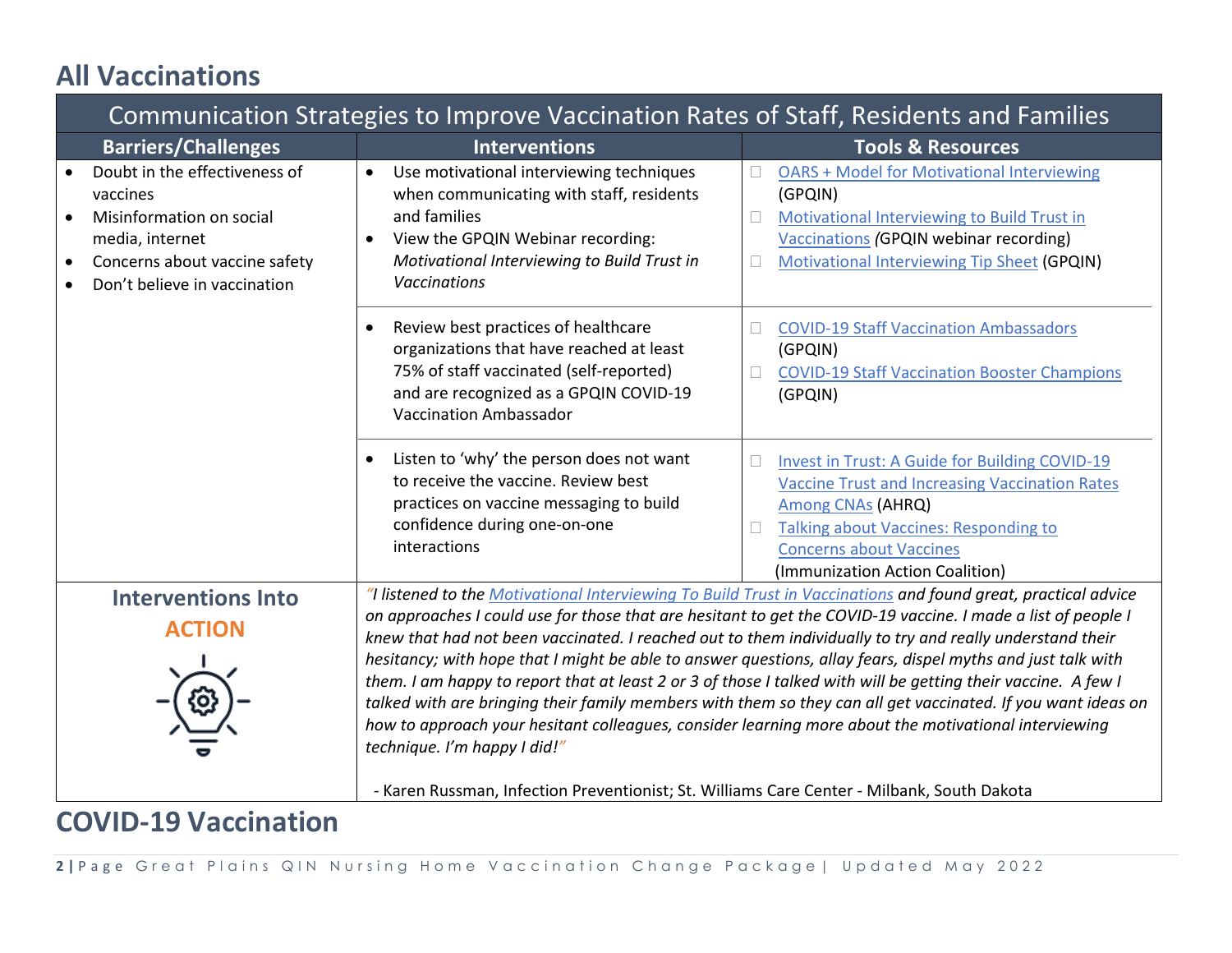<span id="page-2-0"></span>

| <b>Build Trust in Vaccine Safety</b>                                                                                                                                                                                                                     |                                                                                                                                                                                                                                                                                                                                                                                                                         |                                                                                                                                                                                                                                                                                                                                                                                                                                     |
|----------------------------------------------------------------------------------------------------------------------------------------------------------------------------------------------------------------------------------------------------------|-------------------------------------------------------------------------------------------------------------------------------------------------------------------------------------------------------------------------------------------------------------------------------------------------------------------------------------------------------------------------------------------------------------------------|-------------------------------------------------------------------------------------------------------------------------------------------------------------------------------------------------------------------------------------------------------------------------------------------------------------------------------------------------------------------------------------------------------------------------------------|
| <b>Barriers/Challenges</b>                                                                                                                                                                                                                               | <b>Interventions</b>                                                                                                                                                                                                                                                                                                                                                                                                    | <b>Tools &amp; Resources</b>                                                                                                                                                                                                                                                                                                                                                                                                        |
| Rushed development of<br>COVID-19 vaccine<br>Concerns with pregnancy,<br>$\bullet$<br>breastfeeding, fertility<br>Social media misinformation<br>$\bullet$<br>Concerns about side effects<br>Already had COVID so<br>protected<br>Mistrust in government | Post information from credible sources,<br>$\bullet$<br>i.e, State Departments of Health, CDC,<br><b>AHRQ</b><br>Provide topic-specific information facts<br>Hold a town hall Q&A with a trusted<br>$\bullet$<br>physician or leader<br>Identify trusted influencers and<br>$\bullet$<br>champions to assist with messaging<br>Communicate transparently<br>$\bullet$<br>Demonstrate true empathy and care<br>$\bullet$ | <b>Ensuring COVID-19 Vaccines Work (CDC)</b><br>П<br>Safety of COVID-19 Vaccines (CDC)<br>Invest in Trust: A Guide for Building COVID-19<br><b>Vaccine Trust and Increasing Rates Among CNAs</b><br>(AHRQ)<br>Myths and Facts about COVID-19 Vaccines (CDC)<br>Changing the COVID Conversation (deBeaumont)<br><b>Communication Resources for Public Health</b><br><b>Officials</b> (Public Health Communications<br>Collaborative) |
|                                                                                                                                                                                                                                                          | Develop talking points with messaging<br>and language to build vaccine confidence<br>Six 10-minute COVID-19 Huddle Modules<br>$\bullet$                                                                                                                                                                                                                                                                                 | Take Your Best Shot! Presenting Facts and<br><b>Addressing Misinformation to Increase Nursing</b><br>Home Staff Confidence in the COVID-19 Vaccine: A<br>Curriculum and Facilitator's Guide for 10-Minute<br>Huddles (AHRQ)                                                                                                                                                                                                         |
| $\bullet$                                                                                                                                                                                                                                                | Access state-specific COVID-19 information<br>Access the GPQIN Vaccination webpage<br>for COVID-19 tools and resources on a<br>variety of topics                                                                                                                                                                                                                                                                        | <b>COVID-19 Vaccination Information</b><br>(North Dakota Department of Health)<br><b>COVID-19 Vaccination Information</b><br>$\Box$<br>(South Dakota Department of Health)<br><b>Great Plains QIN Vaccination Page (GPQIN)</b>                                                                                                                                                                                                      |
|                                                                                                                                                                                                                                                          | Be knowledgeable on current COVID-19<br>$\bullet$<br>primary vaccination series and booster<br>guidelines                                                                                                                                                                                                                                                                                                               | <b>Your COVID-19 Vaccination (CDC)</b><br><b>COVID-19 Vaccine Booster Shots (CDC)</b><br>П                                                                                                                                                                                                                                                                                                                                          |
| <b>Interventions Into</b><br><b>ACTION</b>                                                                                                                                                                                                               | "Education has been very important. Our Medical Director held $a \, Q \, \& A$ with our staff and recorded it<br>so we could send it to our other staff members who could not attend. The conversation focused on<br>FAQs for the vaccine and some misinformation that had been circulating. We also share vaccine                                                                                                      |                                                                                                                                                                                                                                                                                                                                                                                                                                     |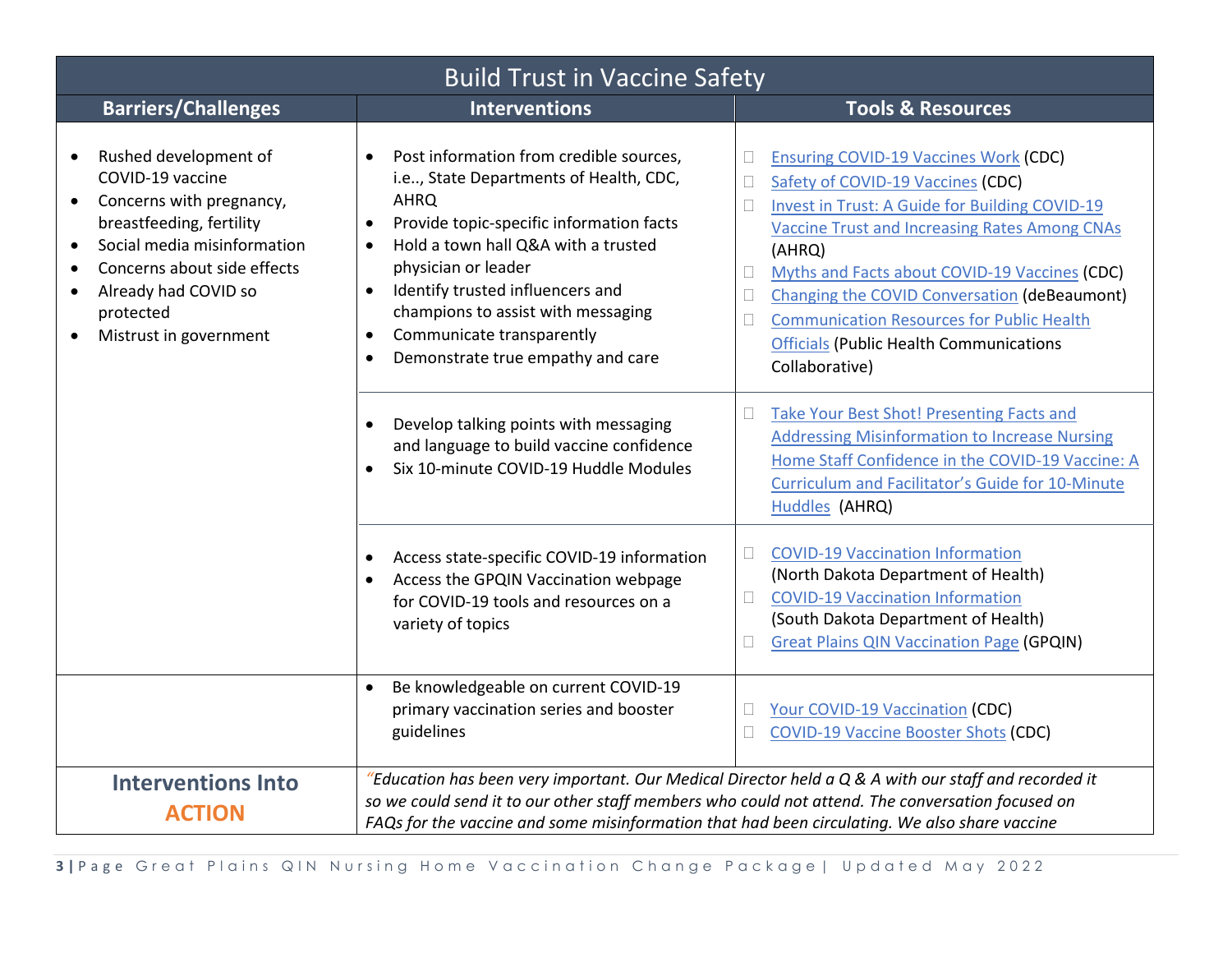

*information from the CDC with staff members who have questions. Frequent follow up with staff is another tactic that has worked for us. Respectfully asking staff who have declined frequently has convinced them to change their minds. Leadership accepting and advocating for the vaccine has also been important. We also started a reward program that all staff are entered in based on our percentage of staff who receive the vaccine. With each new benchmark, we have another drawing for a new reward. The method that has been most effective is just keeping the vaccine a part of daily conversation so staff understand its importance and how it can impact our resident's lives."* 

*-* Hunter Winklepleck, Administrator; Bethany Home of Brandon - Brandon, South Dakota

*"We offered a lot of education leading up to our initial vaccine clinics. We hung up signs in the building displaying common myths of the vaccines. We discussed reasons why staff should get the vaccine, but I truly believe it comes down to talking with your staff 1:1. I had many meetings with staff and discussed their personal concerns, thoughts and feelings about the vaccine and provided education and resources tailored to their specific concerns. We attended numerous shift reports and department meetings and talked about how important the vaccine is to the health and safety of the residents and our employees. Once employees began to agree to get the vaccine, others who were hesitant started encouraging their coworkers; it really was a domino effect. I continue to talk with people who have not yet chosen to get the vaccine to address the fears they still have. We have continued to get more staff to take the vaccine every week and just keep encouraging and educating. We are currently at 90% of our staff vaccinated with more staff planning to get the vaccine. The difference for us was addressing vaccine concerns on a personal level. We addressed fears and tailored responses and education to what each individual was worried about and what each individual had to gain from being vaccinated. We were very persistent in our education and didn't let an initial 'no' stop us from continuing to approach employees and encourage them to rethink their position*."

- Justine Winterowd, Director of Nursing; Eventide Sheyenne Crossings - West Fargo, North Dakota

<span id="page-3-0"></span>

| Remove Barriers to Accessing Vaccines                     |                                                                                       |                              |  |
|-----------------------------------------------------------|---------------------------------------------------------------------------------------|------------------------------|--|
| <b>Barriers/Challenges</b>                                | <b>Interventions</b>                                                                  | <b>Tools &amp; Resources</b> |  |
| <b>Health Equity and Social</b><br>Determinants of Health |                                                                                       |                              |  |
|                                                           | Provide compensated time off to get the<br>vaccine or if side effects are experienced |                              |  |

4 | Page Great Plains QIN Nursing Home Vaccination Change Package | Updated May 2022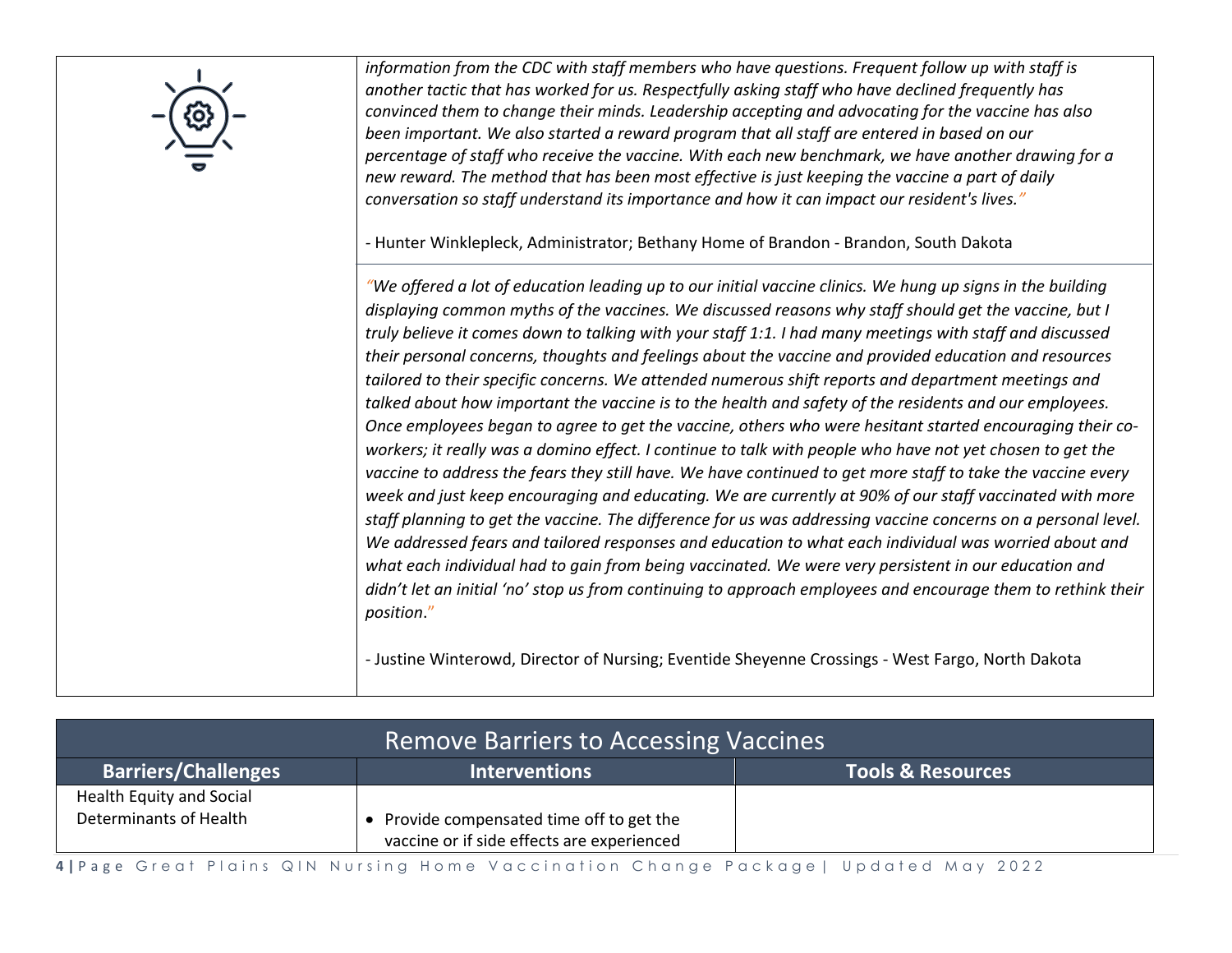| • Worried about missing work<br>Concerns about caring for<br>family<br>Vaccine not available nearby             | • Help access the vaccine in the facility or<br>community<br>• Address childcare challenges                                                                                                                                                                                                                                                                                                             |                        | <b>Invest in Trust: A Guide for Building COVID-19</b><br><b>Vaccine Trust and Increasing Rates Among CNAs</b><br>(AHRQ)                                                                                                                                                                                                                                                                                                                                                                                                       |
|-----------------------------------------------------------------------------------------------------------------|---------------------------------------------------------------------------------------------------------------------------------------------------------------------------------------------------------------------------------------------------------------------------------------------------------------------------------------------------------------------------------------------------------|------------------------|-------------------------------------------------------------------------------------------------------------------------------------------------------------------------------------------------------------------------------------------------------------------------------------------------------------------------------------------------------------------------------------------------------------------------------------------------------------------------------------------------------------------------------|
| Concerns about side effects<br>Uncertainty of how long<br>vaccination will be effective<br>Non-English speaking | Onsite vaccination clinics where people<br>gather (i.e., church, senior center, sporting<br>events)<br>Setup appointment for 2 <sup>nd</sup> vaccination at<br>time of $1st$ appointment<br>If able, offer choice in 1 -vs- 2 dose<br>vaccine<br>Provide transportation vouchers<br>Consider language barriers and utilize<br>communication toolkits for persons<br>whose first language is not English | $\vert \ \ \vert$<br>П | Long-term Care Administrators and Managers:<br><b>Options for Coordinating Access to COVID-19</b><br>Vaccines: COVID-19 Vaccine Access in Long-term<br><b>Care Settings (CDC)</b><br>Find a COVID-19 vaccine near you (CDC)<br><b>Guidance for Vaccinating Older Adults and People</b><br>with Disabilities: Ensuring Equitable COVID-19<br>Vaccine Access (CDC)<br><b>Communication Toolkit for Migrants,</b><br>Refugees, and other Limited-English-Proficient<br><b>Populations (CDC)</b><br><b>COVID-19 Spanish (CDC)</b> |
|                                                                                                                 |                                                                                                                                                                                                                                                                                                                                                                                                         | П<br>Ш                 | <b>COVID-19 Chinese (CDC)</b><br><b>COVID-19 Vietnamese (CDC)</b><br>COVID-19 Korean (CDC)<br>Latinx Community Greater than COVID - The<br>Conversation                                                                                                                                                                                                                                                                                                                                                                       |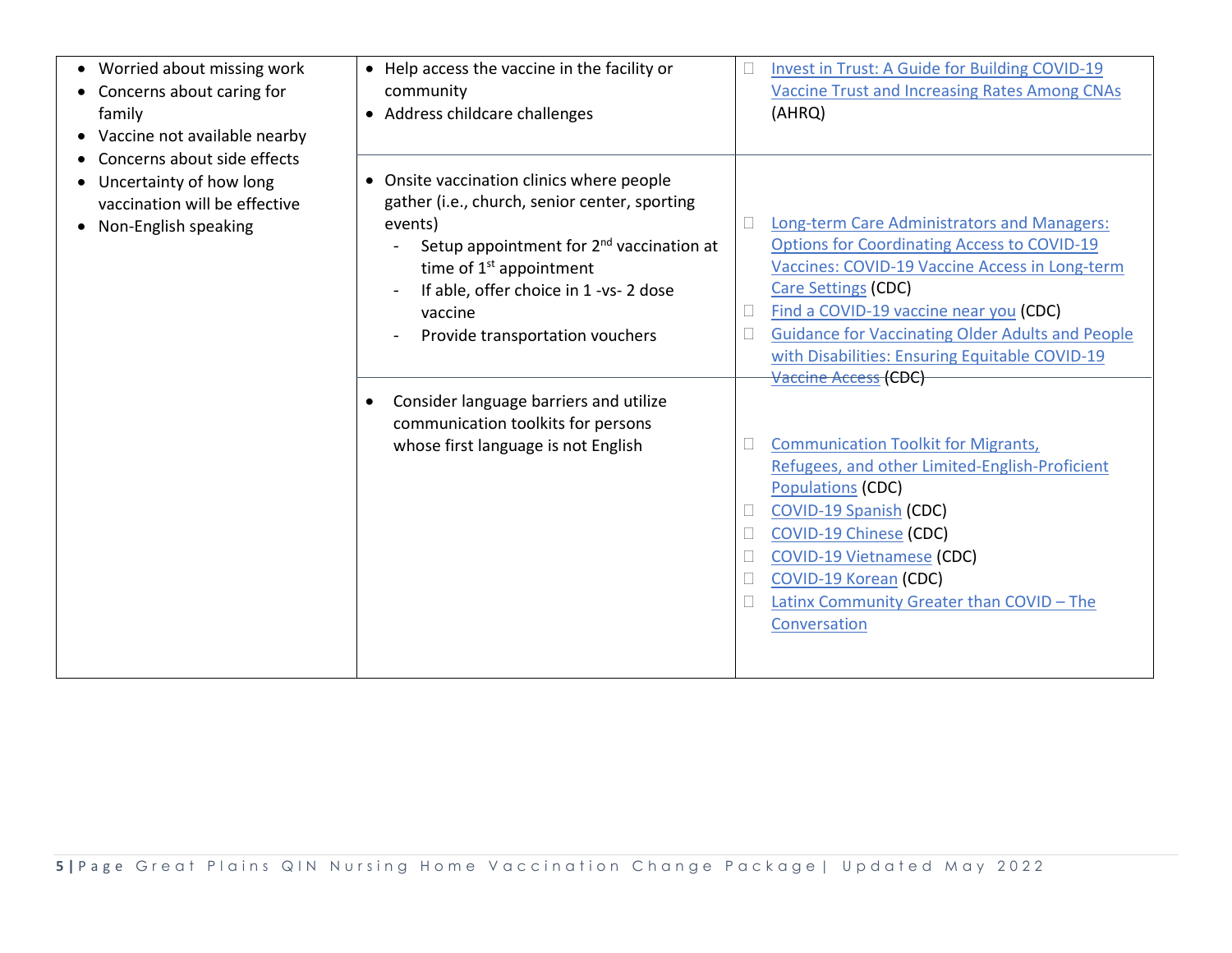| <b>Interventions Into</b> | "Persistence and education are key. We held a mandatory education meeting to discuss the science and<br>facts on the vaccines. We included testimonials from staff who are suffering from long-hauler COVID                                                                                                                                                                                                                                                                                      |
|---------------------------|--------------------------------------------------------------------------------------------------------------------------------------------------------------------------------------------------------------------------------------------------------------------------------------------------------------------------------------------------------------------------------------------------------------------------------------------------------------------------------------------------|
| <b>ACTION</b>             | symptoms, as well as those who had family members with severe COVID. We used resident testimonials                                                                                                                                                                                                                                                                                                                                                                                               |
| $-\sqrt{32}$              | who provided reasons why they hope staff will get vaccinated and what they are looking forward to post<br>vaccine. We have actively worked with local pharmacies and the county to get people vaccinated when we<br>don't have doses on hand. Eventide has a COVID-19 vaccine mandate starting October 1 <sup>st</sup> which we felt was<br>the right decision to make for the those we serve."<br>- Maggie Richardson, Director of Quality and Infection Prevention; Eventide Fargo - Fargo, ND |

#### <span id="page-5-0"></span>**Influenza & Pneumococcal Vaccination**

| <b>Improve Nursing Home Influenza &amp; Pneumococcal Quality Measures</b>                                                                                                                                                                                  |                                                                                                                                                                                                                                                                                                                                                                                                                                                            |                                                                                                                                                                                                                         |
|------------------------------------------------------------------------------------------------------------------------------------------------------------------------------------------------------------------------------------------------------------|------------------------------------------------------------------------------------------------------------------------------------------------------------------------------------------------------------------------------------------------------------------------------------------------------------------------------------------------------------------------------------------------------------------------------------------------------------|-------------------------------------------------------------------------------------------------------------------------------------------------------------------------------------------------------------------------|
| <b>Barriers/Challenges</b>                                                                                                                                                                                                                                 | <b>Interventions</b>                                                                                                                                                                                                                                                                                                                                                                                                                                       | <b>Tools &amp; Resources</b>                                                                                                                                                                                            |
| The Influenza Quality Measure<br>is less than 100%<br>The Pneumococcal Quality<br>Measure is less than 100%<br>Inaccurate MDS coding<br>Resident and family do not<br>know if resident was<br>vaccinated<br>Limited access to vaccination<br>documentation | Review current MDS RAI Manual for<br>accurate MDS coding<br>Review current MDS Quality Measure<br>User's Manual to learn how the influenza<br>and pneumococcal quality measures are<br>calculated                                                                                                                                                                                                                                                          | MDS 3.0 RAI Manual (CMS)<br><b>MDS 3.0 Quality Measures User's Manual (CMS)</b>                                                                                                                                         |
|                                                                                                                                                                                                                                                            | Access the GPQIN Influenza &<br>$\bullet$<br><b>Pneumococcal Quality Measure coding</b><br>tips<br>Review the GPQIN Vaccination Quality<br>Measure Checklists when coding the<br>MDS to ensure accuracy<br>Have a process to track each resident's<br>influenza and pneumococcal vaccination<br>status throughout their stay and have<br>available when completing the MDS<br>View the GPQIN Quality Measure Video<br>series - Understanding the Influenza | <b>Influenza Quality Measure Coding Tips (GPQIN)</b><br><b>Pneumococcal Quality Measure Coding Tips</b><br>(GPQIN)<br><b>Vaccination Quality Measure Checklist (GPQIN)</b><br><b>Electronic Vaccination Log (GPQIN)</b> |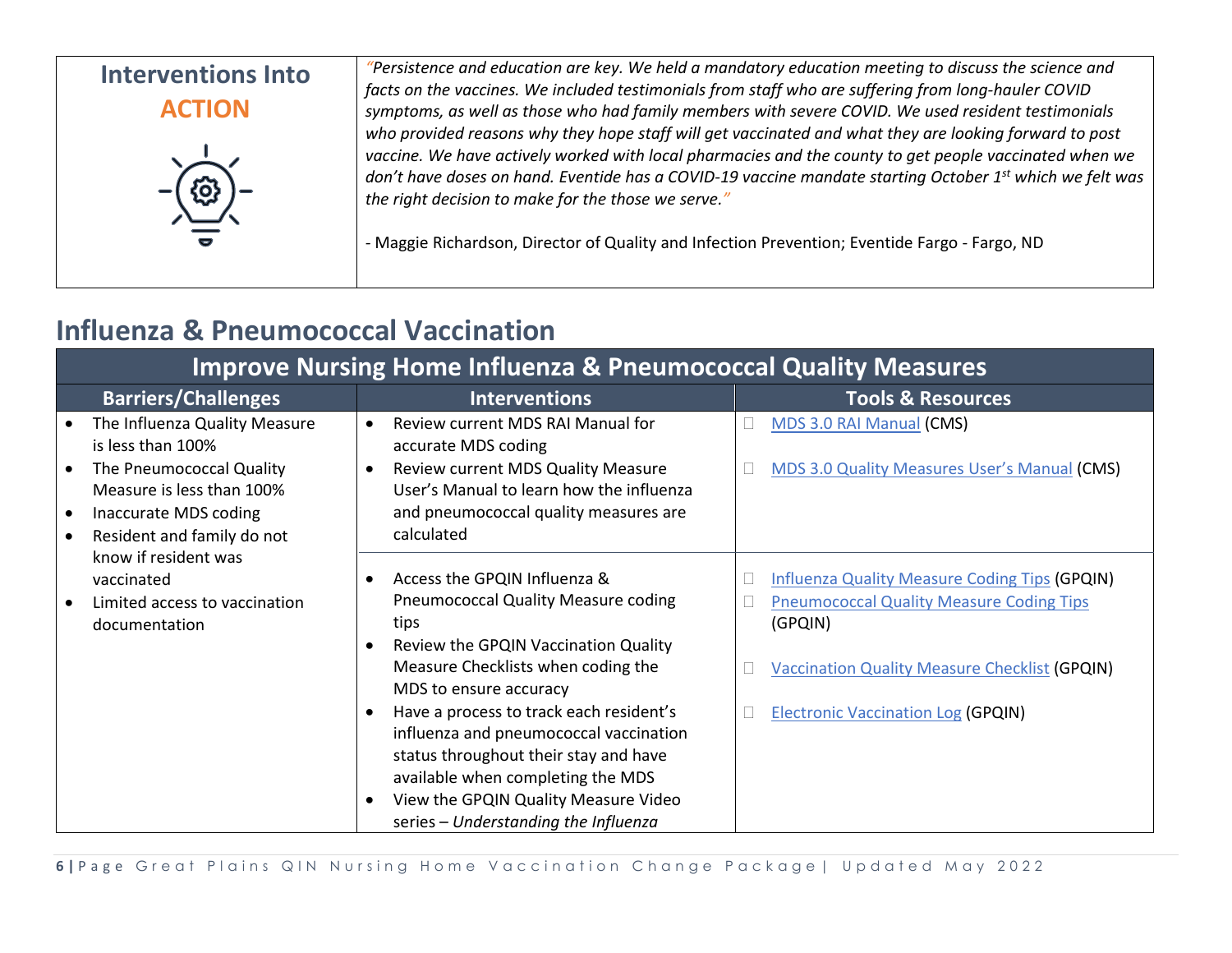|                                            | Quality Measures and Understanding the<br>Pneumococcal Quality Measures.<br>Download the presentation slides and<br>transcript as a reference<br>View the GPQIN Office Hours recording:<br>$\bullet$<br><b>Improve Your Vaccination Quality</b><br>Measures - Grab the Low Hanging Fruit<br>Provide resources and training to those<br>that obtain the vaccination status of<br>residents to ensure each resident meets<br>the Quality Measure criteria of being<br>assessed and appropriately given the<br>influenza and pneumococcal vaccines | <b>GPQIN Quality Measure Video Series</b><br><b>Improve Your Vaccination Quality Measures - Grab</b><br>the Low Hanging Fruit<br>(GPQIN webinar recording)                                                                                                                                                                              |
|--------------------------------------------|-------------------------------------------------------------------------------------------------------------------------------------------------------------------------------------------------------------------------------------------------------------------------------------------------------------------------------------------------------------------------------------------------------------------------------------------------------------------------------------------------------------------------------------------------|-----------------------------------------------------------------------------------------------------------------------------------------------------------------------------------------------------------------------------------------------------------------------------------------------------------------------------------------|
|                                            | • Connect with state Health Information<br>Exchange (HIE) and/or state<br>Immunization Information System (IIS) to<br>view vaccination status                                                                                                                                                                                                                                                                                                                                                                                                   | <b>South Dakota Immunization Information System</b><br>North Dakota Immunization Information System                                                                                                                                                                                                                                     |
| <b>Interventions Into</b><br><b>ACTION</b> | "After viewing the two trainings - Understanding Influenza Quality Measures and Understanding<br>are working on a plan to be able to get our remaining residents who are not vaccinated, but want the<br>pneumococcal vaccine vaccinated! Thank you again for the video; it was very helpful."<br>- Brooke Sjomeling, MDS Coordinator; Walworth Care Center - Selby, South Dakota                                                                                                                                                               | Pneumococcal Quality Measures, we have implemented different ways to get our residents vaccinated prior<br>to admission, especially for the pneumococcal vaccine since we are unable to give that in our facility. If they<br>come from our local hospital, they will administer before discharge if the resident wants the vaccine. We |

| <b>Increase Staff and Resident Influenza Vaccination Rates</b>                     |  |  |  |
|------------------------------------------------------------------------------------|--|--|--|
| <b>Barriers/Challenges</b><br><b>Tools &amp; Resources</b><br><b>Interventions</b> |  |  |  |
|                                                                                    |  |  |  |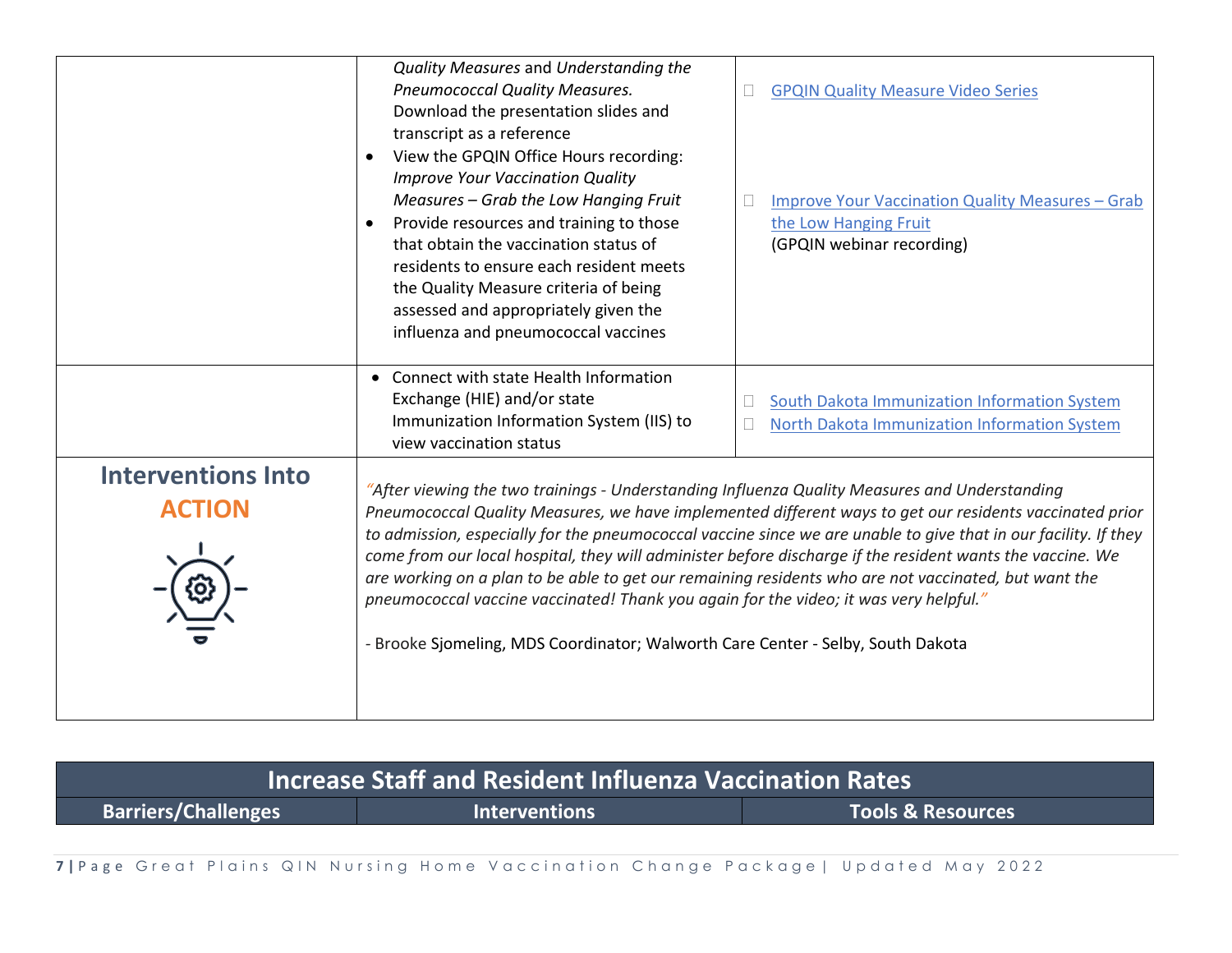| Doubt in the effectiveness of<br>the influenza vaccine<br>Have never received the<br>influenza vaccine<br>Had "the flu" even though<br>$\bullet$<br>received the vaccine<br>Allergic to the vaccine<br>Don't believe in vaccination | Use motivational interviewing techniques<br>as a strategy when communicating with<br>staff, residents and families<br>View the GPQIN Webinar recording:<br>$\bullet$<br>Motivational Interviewing to Build Trust in<br><b>Vaccinations</b> | <b>OARS + Model for Motivational Interviewing</b><br>(GPQIN)<br>Motivational Interviewing to Build Trust in<br>Vaccinations (GPQIN webinar recording)<br>Motivational Interviewing Tip Sheet (GPQIN) |
|-------------------------------------------------------------------------------------------------------------------------------------------------------------------------------------------------------------------------------------|--------------------------------------------------------------------------------------------------------------------------------------------------------------------------------------------------------------------------------------------|------------------------------------------------------------------------------------------------------------------------------------------------------------------------------------------------------|
|                                                                                                                                                                                                                                     | Review the current Influenza Season<br>vaccine types, vaccine coverage and<br>administration                                                                                                                                               | <b>Frequently Asked Influenza (Flu) Questions (CDC)</b><br>Recommended Adult Immunization Schedule for<br>19 years or older, United States (CDC)<br>The Adult Vaccine Assessment Tool (CDC)          |
|                                                                                                                                                                                                                                     | Utilize toolkits specific to increasing<br>$\bullet$<br>influenza vaccination rates among<br>healthcare personnel in the post-acute<br>and long-term care settings<br>Provide credible education to recipients of the<br>influenza vaccine | Post-acute and Long-term Care Facility Toolkit:<br><b>Influenza Vaccination among Healthcare</b><br>Personnel (CDC)<br><b>Influenza Vaccine Information Statement (CDC)</b>                          |
|                                                                                                                                                                                                                                     | Access state-specific information on<br>influenza                                                                                                                                                                                          | <b>Influenza Disease</b><br>(South Dakota Department of Health)<br><b>Influenza Vaccination</b><br>(North Dakota Department of Health)                                                               |
|                                                                                                                                                                                                                                     | Access the GPQIN Vaccination webpage<br>$\bullet$<br>for specific influenza tools and resources<br>on a variety of topics                                                                                                                  | <b>GPQIN Vaccination webpage (GPQIN)</b>                                                                                                                                                             |